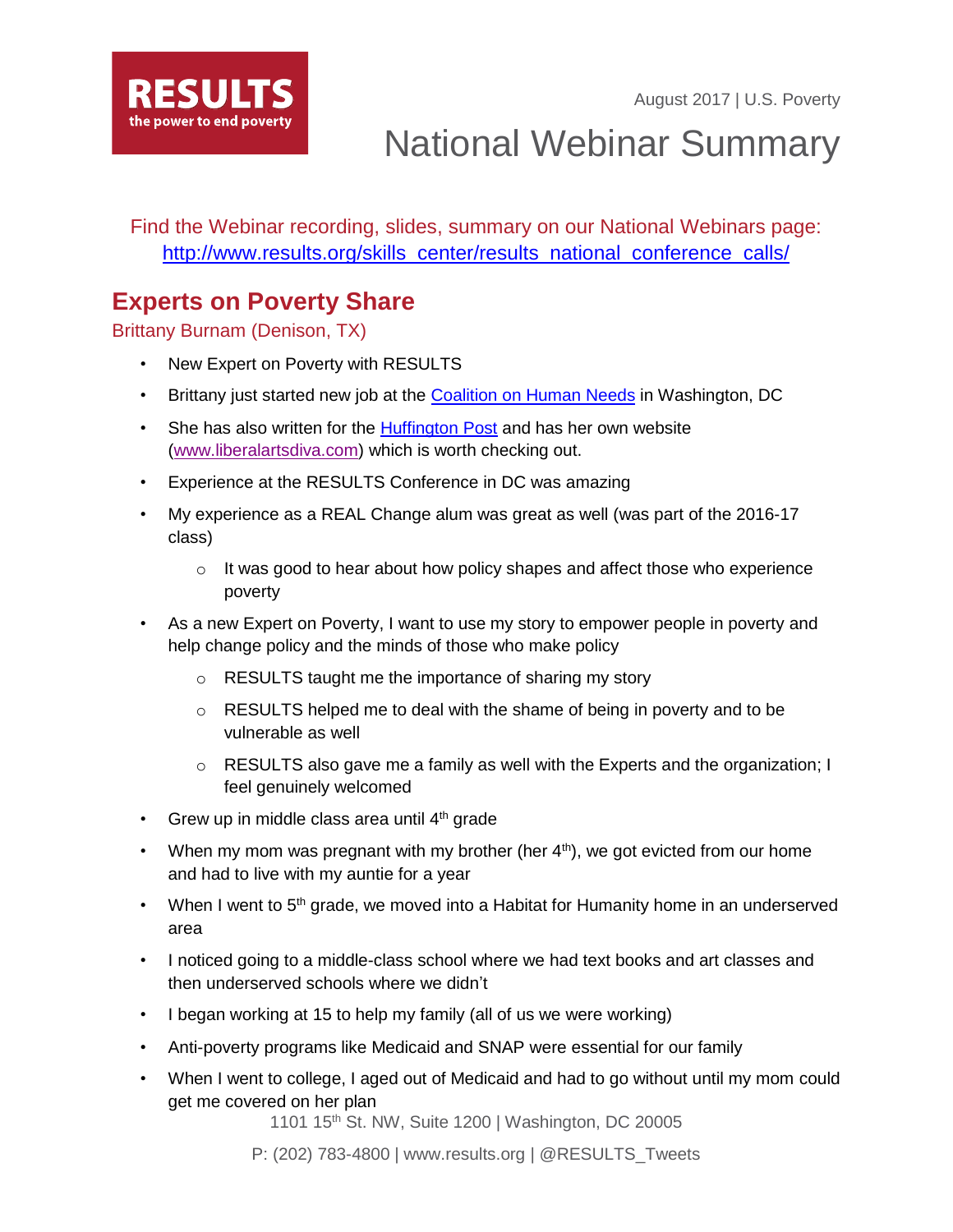- o But still had out-of-pocket costs
- $\circ$  Was in the hospital and had to pay \$1,000, which I did not have
- Was homeless as a college student, this was hard as I was a first-generation college student
	- $\circ$  I was not the only college student who had to use anti-poverty programs like **SNAP**
- The threats currently going on are something I am passionate about
- When I think of the millions of people who lives are at stake if they lose health care or SNAP, I get upset
- As a native of Texas, I have experienced the harsh reality of not only federal cuts but extreme cuts on the state level and I appreciate the support results and its members have shown to fighting against poverty
- Everyone deserves access to health care and food on the table
- Thank you for having me

### **Welcome**

#### Joanne Carter, Executive Director of RESULTS/RESULTS Educational Fund (Washington, DC)

Thank you so much Brittany for your powerful words and for your leadership as an advocate--as a REAL Change Fellow and now as one of the Experts on Poverty.

Your eloquence and your courage and your power in sharing your experience really ground us in why our advocacy matters so much.

I want to welcome everyone the RESULTS US Poverty webinar for August 2017. I want to especially welcome anyone who is joining for the first time.

For those of you who don't know me, I'm Joanne Carter, Executive Director of RESULTS.

It was so good to be with many of you in person at the RESULTS International conference three weeks ago in Washington DC. And to have your collective presence at such a critical moment. And it's a lot more fun in Washington when you're all here.

Following up on Brittany's opening, I want to start by acknowledging the incredibly important and impactful role that the Experts on Poverty played in the RESULTS conference this year—as leaders with lived experience of poverty. The Experts have been the leading edge of our advocacy to protect anti-poverty programs, and are informing the direction of our work going forward. And this year, feedback we received from conference was that the Experts were the most important and moving and transformational sessions and moments at the whole conference. So thank you!

You never know this when you schedule a conference, but literally *OUR Lobby Day* on the Tuesday of the conference was the kick-off of that incredibly important and difficult week of

> 1101 15th St. NW, Suite 1200 | Washington, DC 20005 P: (202) 783-4800 | www.results.org | @RESULTS\_Tweets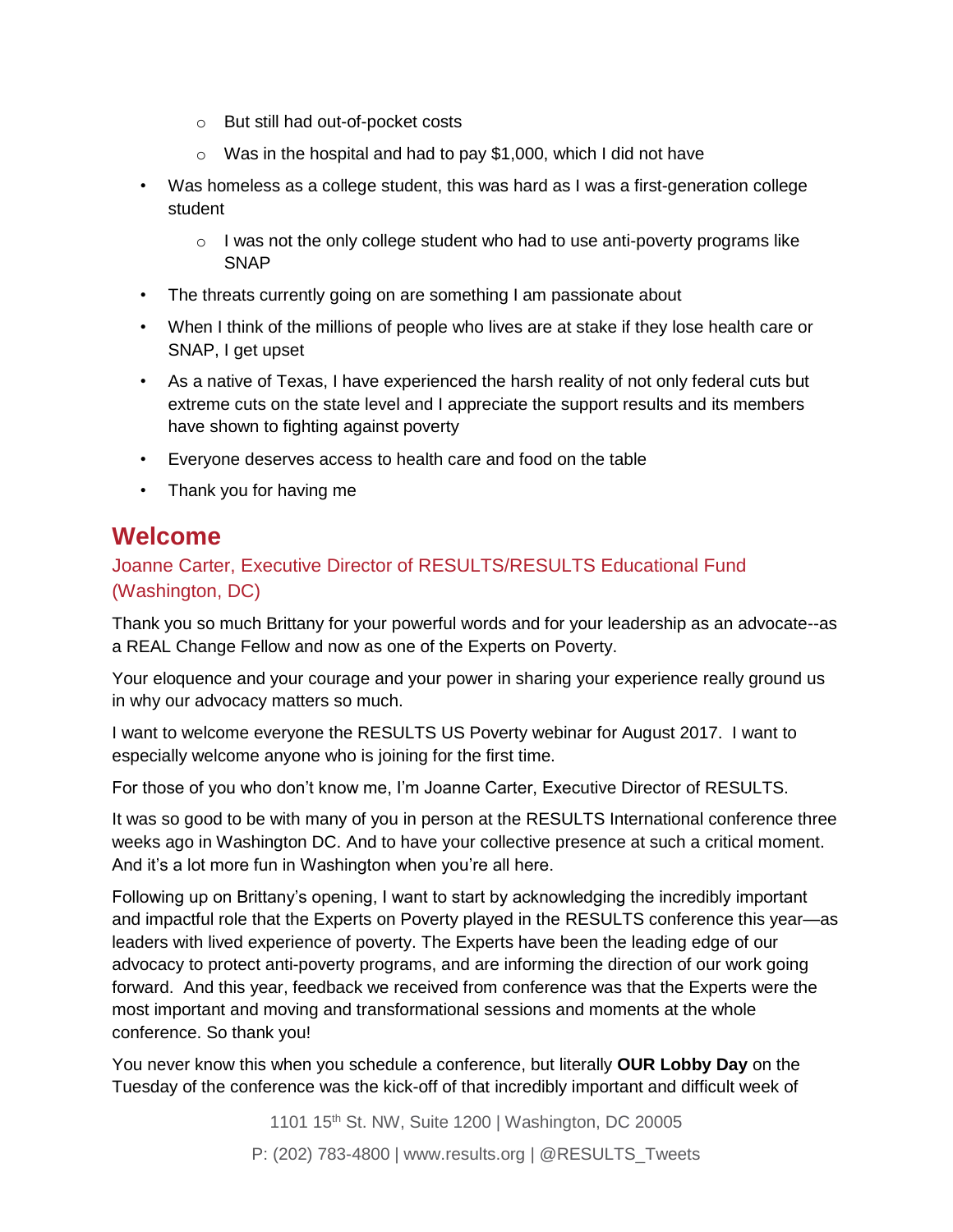Senate votes on health care. And we heard from Senators Susan Collins and Sherrod Brown at our morning kick-off about the challenges ahead that week and why us being there that day and that week was so important.

And while those challenges and threats are not gone, we need to take a collective moment to celebrate the amazing victory of protecting Medicaid from what could have been disastrous cuts to the health care of tens of millions of vulnerable people.

The health care story is a complex one with lots of political factors. But ONE THING is ABSOLUTELY clear—and that is the impact of grassroots advocates on the outcome. I said it at the conference and it is even *more true* now: when we look back, one of the biggest stories of 2017 will be the amazing grassroots upsurge to protect health care and especially Medicaid.

This battle was won outside DC. And the *record breaking* media work you all did (more media in the first half of 2017 than all of 2016), your deep engagement in meeting with members of Congress *across the political spectrum*, your ongoing work with their staff, *really was* a *unique* and *crucial* contribution to that victory.

We won these most recent battles. But **it is critical** that we keep pushing the message of protecting Medicaid to ensure healthcare for tens of millions of low-income and otherwise vulnerable people in this country. There may well be threats ahead related to the budget or tax reform or further attempts on health care. So we need to keep delivering a clear message that harmful cuts to Medicaid and other proven anti-poverty programs must be off the table.

That's why your meetings with members of Congress during the next three weeks—when members are back in the district until after Labor Day--are so timely and important.

I want to end by acknowledging the terrible events in Charlottesville, the violent racism and hate and anti-Semitism and xenophobia that were present. And also the response to counter that hate and violence and oppression in many places across the country.

The events in Charlottesville make even clearer the importance of our advocacy to drive policies that address and undo systematic injustice and inequality. These systems of injustice and oppression are ones we as a society have *created* over centuries. And what bad policy has helped create, *good* policy can help undo.

**And** the awful events in Charlottesville, ALSO point to the critical importance of our own antioppression work as an organization. To succeed in dismantling the forces of oppression in our country and the world, we need to also dismantle them in our movement. We are very committed to continuing this work. At the close of the call, Ginnie Vogts will share details about an Anti-Oppression webinar tomorrow night. Please join us for a thoughtful discussion.

So thank you for everything you do in these challenging times and what you've shown is possible when we work together with courage and persistence and commitment toward a more just and equitable country and world.

Now I am going to turn the call over Meredith Dodson our Director of Domestic Campaigns to give a campaign update and help strategize about getting August Congressional meetings. But first to hear from some of you about your experiences at the RESULTS conference.

> 1101 15<sup>th</sup> St. NW, Suite 1200 | Washington, DC 20005 P: (202) 783-4800 | www.results.org | @RESULTS\_Tweets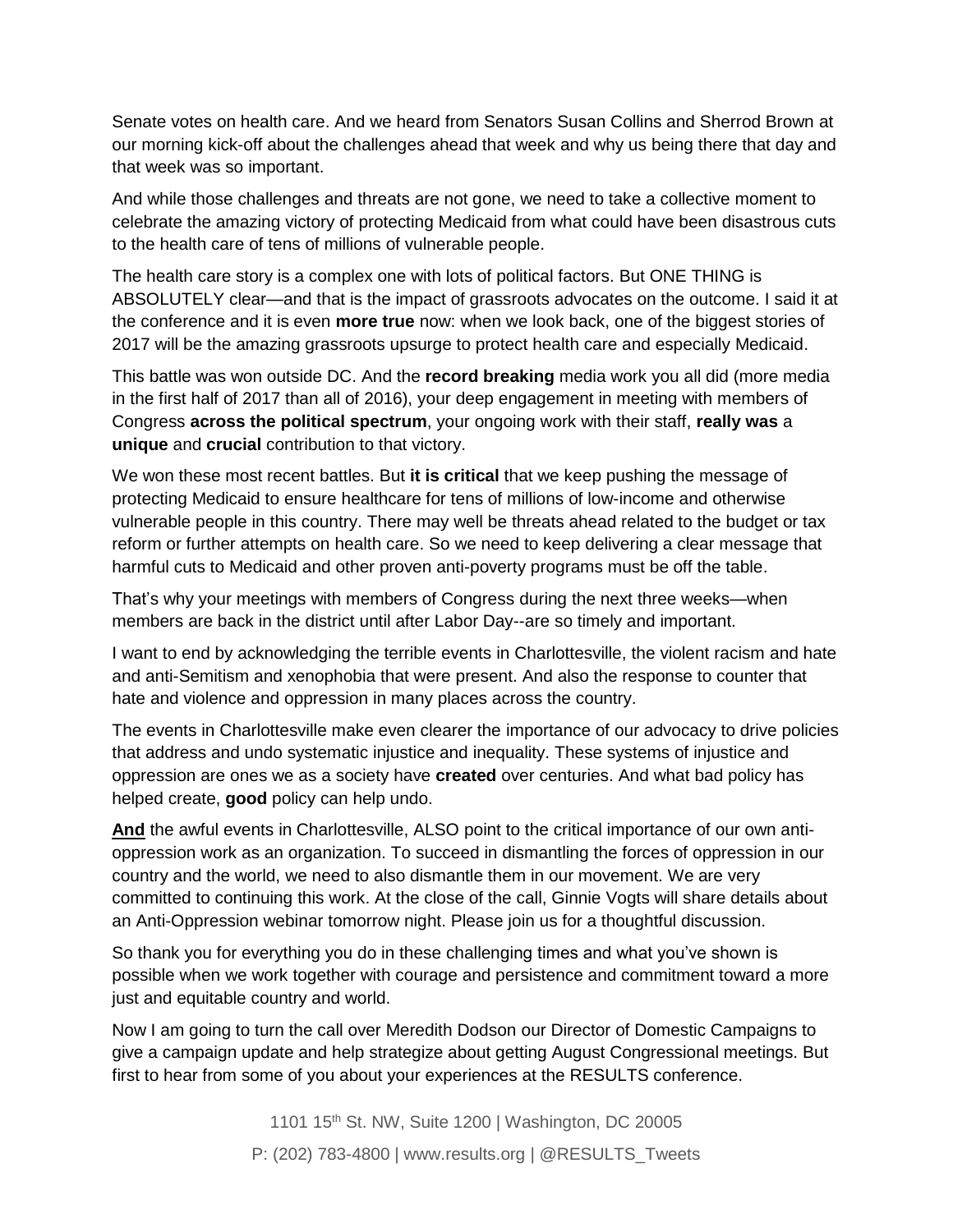# **Grassroots Shares**

#### Facilitated by Joanne Carter

- **Begoña Caballero-Garcia**, RESULTS Wofford College (Spartanburg, SC)
	- Sharing about her experience as a first-time attendee at the IC (despite having been a volunteer for more than 5 years)
	- Wanted to go to conference for many years
	- Became citizen in February
	- First word based on experience: inspiring!
		- Speakers were inspiring, wide range of expertise, make you want to keep up with our goals
	- Learning experience: learned from speakers, being on Capitol Hill: members of Congress and staff listened to us
	- Had a great time!
- **Shelby Ruprecht**, RESULTS St. Louis and 2017 REAL Change Fellow
	- Sharing about her Conference experience as a first-timer and new REAL Change Fellow
	- In college learned about health policy, wanted to become an advocate
	- Found out about RESULTS via Sarah, St. Louis GL and former REAL Changer
	- Conference was amazing, hearing from Experts on Poverty.
	- Loved meeting people from all over the country, learn from other people from different background
	- Refreshing: no sense of self-righteousness, learn and share with an open mind
	- Michael Blake: we are not here for rewards, we are here for RESULTS (results)
	- Lobby Day: incredible energy (even though sick), as came out of last lobby meeting (was leading it, nervous, scheduling mishaps), but meeting went okay and Rep signed on to resolution on global education the next day.
	- Jos said I'd be a whole new advocate by the end and I was at Senator's coffee meeting the next day, was confident talking to the senator.
	- Bringing confidence and experience back home
	- Now working on letters to the editor
- **Debbie Baskin**, RESULTS Salt Lake City

One thing I really wanted to share about the International Conference is the U.S. Background Packet that the RESULTS staff puts together to help us learn all of the current campaigns. This packet really helped me to understand the Medicaid program and as I have been following up

1101 15<sup>th</sup> St. NW, Suite 1200 | Washington, DC 20005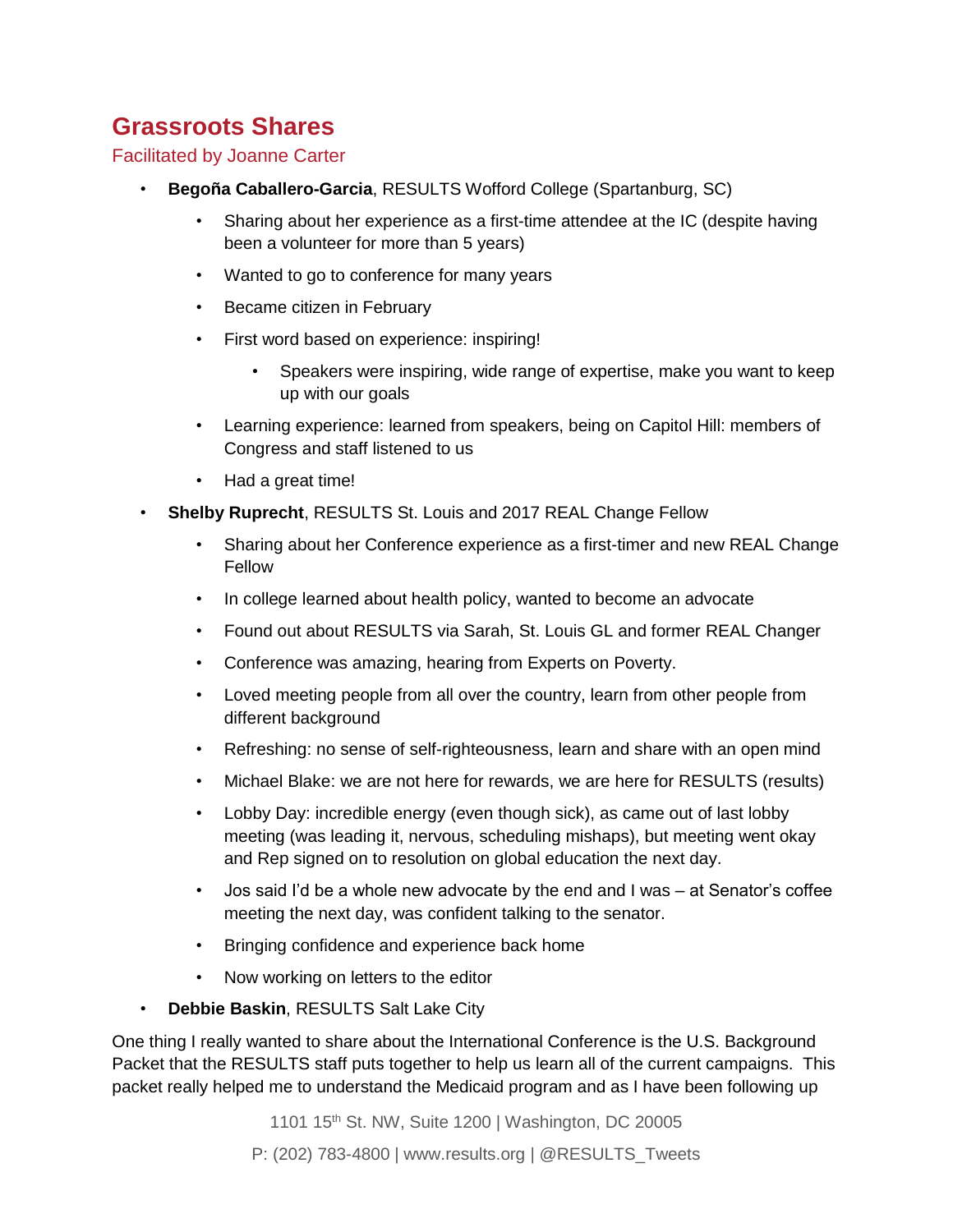on lobby meetings it has been incredibly helpful—most of the objections that aides made to Medicaid & SNAP have already been thoughtfully answered in the background packet.

I was asked to share an experience I had with Senator Hatch's aide.

Several years ago, when I was lobbying with the global group on lobby day we met with Senator Hatch's aide in Washington, DC. We had met with this aide several times before. As we were presenting the aide interrupted and said, "you know, I really need to be hearing from you more than once a year."

As we left, I remembered her words but recalled the last year. We hadn't had any asks on the Senate side during the last year.

A few months ago, I was invited to an Advocacy Training with this same aide. She told the audience that she would like to be hearing from us every month. A woman in the audience was baffled, "What if we don't have a request for you every month?" she asked. "You just want us to email and tell you these programs are working?"

The aide replied back, "YES!" She went on to explain that every time she gets an email from us it gives her an excuse to go and talk with her boss and talk about our issue.

As a group leader I've decided to try having the Senate Point Person contact the Senator's aide each month. Often, I have sent a stack of studies and media to the Senator's staff but one study is more likely to be read than a stack of ten and the more they see the same name showing up in their inbox the more likely we are to gain their attention.

# **Update on U.S. Poverty Campaigns**

Meredith Dodson, Director of U.S. Poverty Campaigns (Washington, DC)

- **Health care**:
	- o Because of your advocacy which this year alone includes **280 media pieces, 87 face-to-face meetings, and 102 outreach events** – and countless others standing up for health care…
	- o You stopped Senate leaders from getting 50 votes on three different ACA repeal and/or replace bills
	- $\circ$  You stopped Congress from taking health coverage away from 16 to 32 million people
	- o You stopped Congress from ending Medicaid as we know it
	- o But still threats loom… Repeal and replace efforts could be resurrected threatening Medicaid and the ACA
		- Key message: keep Medicaid off the table
		- CHIP renewal could be used as bargaining chip for Medicaid cuts
- **2018 Budget**

1101 15<sup>th</sup> St. NW, Suite 1200 | Washington, DC 20005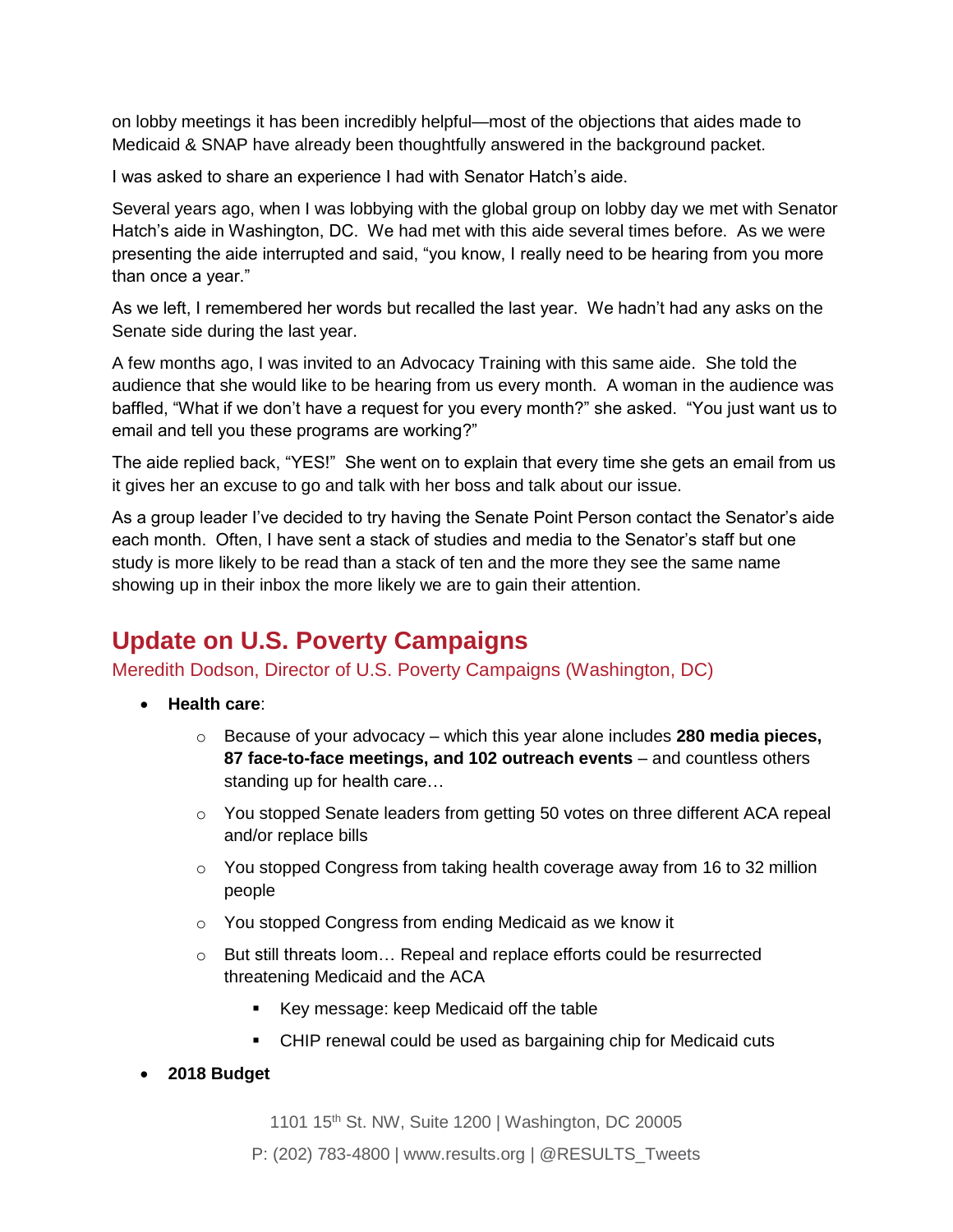- $\circ$  Deep cuts to entitlement programs in House budget [over 1/3 total](https://www.cbpp.org/research/federal-budget/house-gop-budget-cuts-programs-aiding-low-and-moderate-income-people-by-29)
- o Includes "fast track" cuts via budget reconciliation to Medicaid, SNAP, and EITC/CTC
- o House is expected to vote on their budget resolution in September
- o Senate Budget Committee will also begin work to move their budget in September
- o Budget messages:
	- Representatives: **oppose the House budget resolution that cuts SNAP and Medicaid**
	- Senators: **oppose entitlement or reconciliation cuts in their budget resolution** that pose a threat to anti-poverty programs

#### • **Tax legislation**

- $\circ$  Using entitlement cuts to pay for tax cuts for the wealthy
- o Abandoning revenue-neutrality
- o Making bad changes to the EITC/CTC

#### **August Action**

#### **Set Up Meetings August to Protect Core Anti-Poverty Programs**

RESULTS volunteers completed a busy July with a strong presence on Capitol Hill on July 25 as part of the 2017 RESULTS International Conference. Your push to protect Medicaid that day, and for the last six months, led to a dramatic victory in the health care fight just a few days later when the Senate failed to pass any of their health reform bills. While this was a great win for Americans on [Medicaid,](http://www.results.org/issues/medicaid/) the threat is not over. The House is moving forward with a budget with deep cuts to Medicaid and **SNAP** (formerly, food stamps) and the Senate could revive their health care effort in the fall. Use the August recess to protect core anti-poverty programs in the budget and during the upcoming tax reform debate.

For tips on getting meetings and to see sample Laser Talks on Medicaid, SNAP, and taxes, see the August Action: [http://www.results.org/take\\_action/august\\_2017\\_u.s.\\_poverty\\_action.](http://www.results.org/take_action/august_2017_u.s._poverty_action)

## **August Training – Reflection and Motivation Exercise**

Kristy Martino, U.S. Poverty Organizer (Kittery Pointe, ME)

- Health care victory (for now) is a good time to step back and reflect on just how important the work you do is
- While successes like this are inspiring and great jolt of energy, we all have something deeper that motivates us to do this work
- This motivation is personal and different for each person, but articulating it can serve as an inspiration for yourself and help others find their own motivations to advocate

1101 15<sup>th</sup> St. NW, Suite 1200 | Washington, DC 20005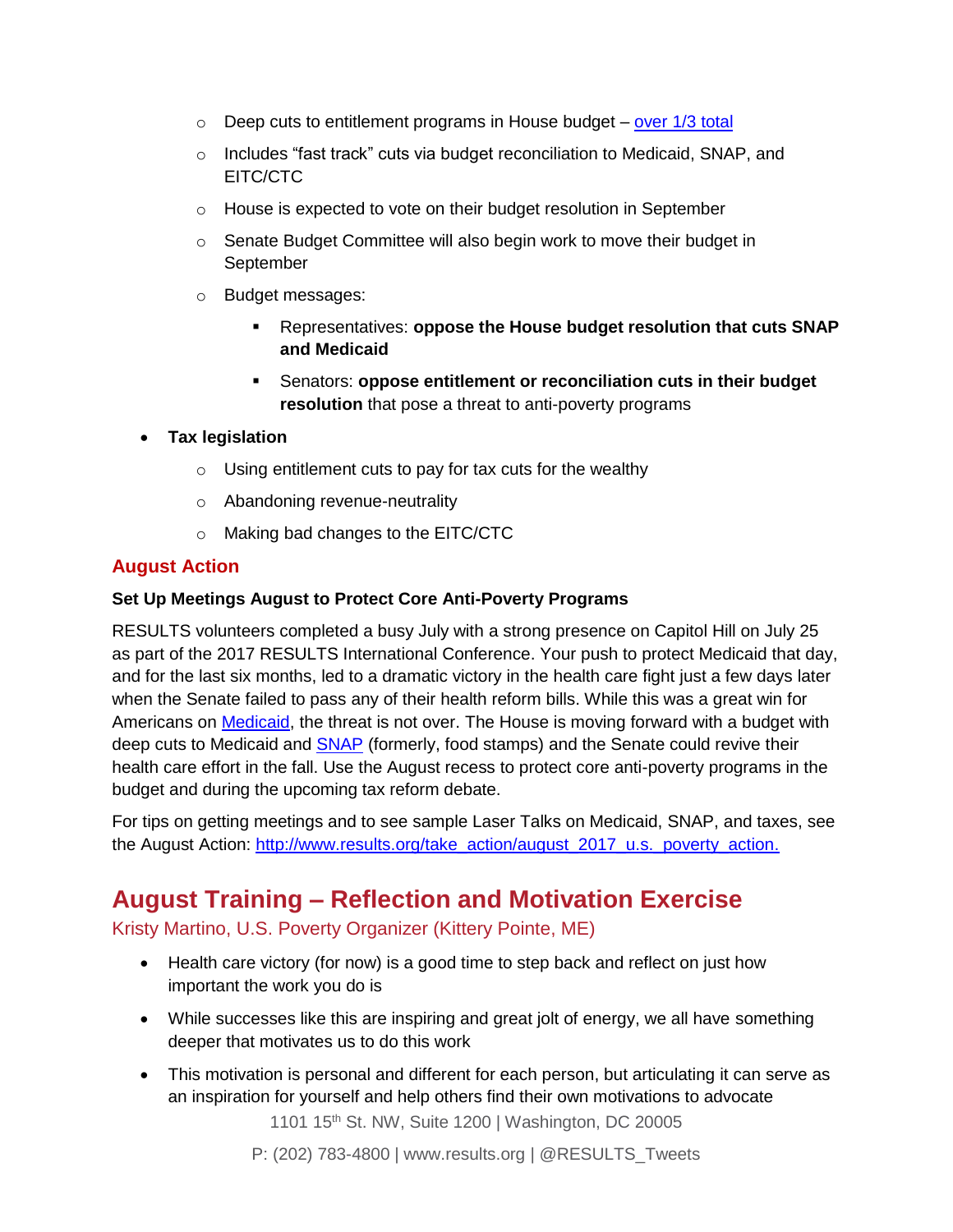- Plus, this fall promises to be quite busy so this is a good time to rest and get ready for what's next
- Let's get started
	- 1. How did you feel when you heard that the Senate had defeated attempts to gut Medicaid? Take 2 minutes to write it down. If you want, paste it into the chat box, go ahead.
	- 2. Why did you feel that way? In other words, what underlying value(s) did this victory connect to within in you? Take two minutes to write that down. If you want, paste it into the chat box, go ahead.
	- 3. We know that this victory was an important one, but it doesn't always turn out that way. We have setbacks too. As you think of your work with RESULTS now and in the future, what motivates or sustains you to keep going? Take 2 minutes to write it down. If you want, paste it into the chat box, go ahead.
	- 4. Taking what you've written down into account, what is one action you will take in the next month to reduce poverty in America? Take a few minutes to write that down and discuss with your group.
- Meredith shares some insights people shared in the Fuze chat box
	- Theme emerging that while we as individuals relieved or hopeful, there is also frustration when our own members of Congress did not vote the way we wanted
	- Lots of powerful statements that value our country to be a better place and the way their policy makers were voting did not reflect that
- Dane, Raleigh, NC: Discussion from this past weekend and over the last year, we need to approach these challenges with a sense of focus and positivity
	- Too much negativity around us and saying that people like us are wrong
	- We need to extend a hand in peace and support and not raise an arm in a Nazi salute
- Keep what you wrote down and if you are not meeting with your group tonight, encourage your group to do the same exercise the next time you meet. It's a good way to remind you just how effective and special you all are. Plus, these things are part of your story. Sharing the successes, feelings, and motivations for your advocacy can be an inspiration to others. As you look at your next lobby meeting, or outreach meeting, or laser talk, or letter, ask yourself: what parts of this story can I share to inspire others?

## **RESULTS Announcements**

#### Meredith Dodson

• **Join RESULTS Anti-Oppression Discussion Tomorrow at 8:30 pm ET.** Now more than ever, it's important to look boldly at the reality of race and gender bias -- and

1101 15th St. NW, Suite 1200 | Washington, DC 20005